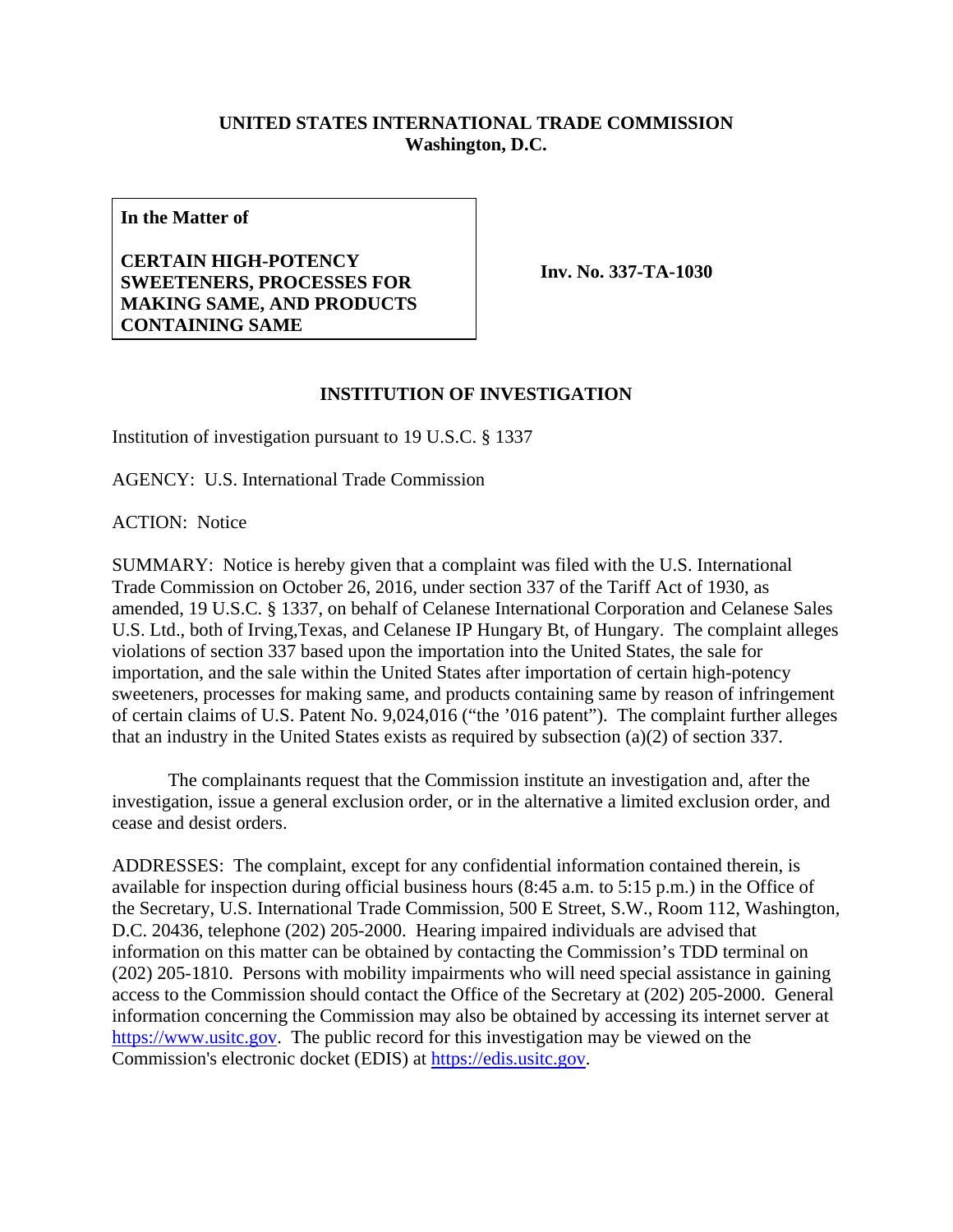FOR FURTHER INFORMATION CONTACT: The Office of Unfair Import Investigations, U.S. International Trade Commission, telephone (202) 205-2560.

AUTHORITY: The authority for institution of this investigation is contained in section 337 of the Tariff Act of 1930, as amended, and in section 210.10 of the Commission's Rules of Practice and Procedure, 19 C.F.R. § 210.10 (2016).

SCOPE OF INVESTIGATION: Having considered the complaint, the U.S. International Trade Commission, on November 21, 2016, ORDERED THAT –

 (1) Pursuant to subsection (b) of section 337 of the Tariff Act of 1930, as amended, an investigation be instituted to determine whether there is a violation of subsection  $(a)(1)(B)$  of section 337 in the importation into the United States, the sale for importation, or the sale within the United States after importation of certain high-potency sweeteners, processes for making same, and products containing same by reason of infringement of one or more of claims 1-3 and 10 of the '016 patent, and whether an industry in the United States exists as required by subsection (a)(2) of section 337;

 (2) For the purpose of the investigation so instituted, the following are hereby named as parties upon which this notice of investigation shall be served:

(a) The complainants are:

Celanese International Corporation 222 West Las Colinas Boulevard Suite 900N Irving, TX 75039

Celanese Sales U.S. Ltd. 222 West Las Colinas Boulevard Suite 900N Irving, TX 75039

Celanese IP Hungary Bt Váci út 33 Budapest, 1134 Hungary

 (b) The respondents are the following entities alleged to be in violation of section 337, and are the parties upon which the complaint is to be served:

> Suzhou Hope Technology Co., Ltd. No. 18 Sanjiali Road Nansha Jingang Town Zhangjiagang County